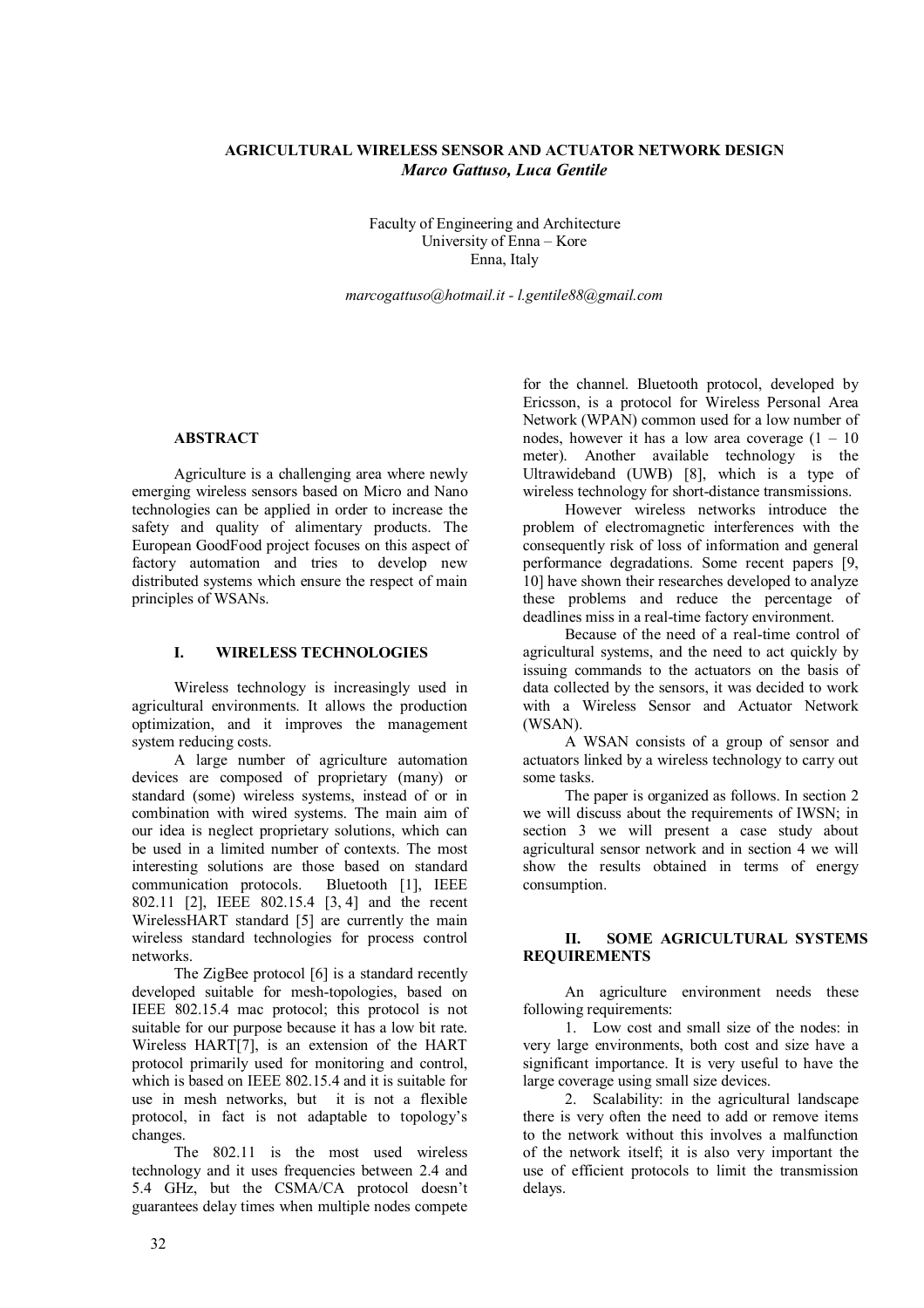3. Low energy consumption: it is necessary to reduce the energy consumption of each node to maximize the life cycle of the node itself.

4. Self-configuration and self-organization: it is an important feature that reduces any outside operation on the network.

5. Security: It concerns data integrity, resistance to false positives and protection against unauthorized external tampering.

6. Wide areas coverage: Agricultural systems are extended in wide areas, is therefore necessary to ensure full coverage, including through the use of redundancies.

7. Low environmental impact: The technologies used must ensure the minimum environmental and visual pollution and must also have a low dispersion of electromagnetic waves.

To satisfy all this requirements we suggest using technologies based on IEEE 802.15.4. This standard describes the Physical (PHY) Layer and Medium Access Control (MAC) Layer for low-cost and low-rate networks. Fig. 1. shows the simplified structure of a zigbee frame and, as we can see, the payload size is between 2 and 127 byte, which guarantees a lower delay.

The small size of the frame provide a higher percentage of packets received without errors



Fig. 1. Example of 802.11's frame

**III. IV.**

## **V. CASE OF STUDY**

In this section, we propose to analyze a case of study of a WSAN in agriculture, to monitor temperatures and rainfall, and to manage the use of sprinklers under certain environmental conditions. The network simulated consists of a set of sensor nodes that collect data, and some actuators that will be involved in certain cases. The nodes are connected to a coordinator who manages the communication between themselves. Every coordinator sends the collected data to a Central Unit. It is planned to build a network where there are 10 nodes, including 2 sensors and 8 actuators. The generic scheme of the expected network is the following:

We have a temperature sensor and a precipitation sensor. They will be activated every 8 and 24 hours respectively. Referring to the data of metereologic Sicily's center collected by Kore University we obtain the following graphs of the temperatures and rainfall during the months of January (Fig. 3), April (Fig. 4), July (Fig. 5), and October (Fig. 6) at Sicily – Italy(En). In January we observed temperatures below 15°C and low rainfall.



Fig. 2. Structure of a typical WSAN network

In April temperature is higher than January and vary between 15°C and 26°C. Rainfalls are at the end of the month.

July presents the highest temperature and rainfall are almost absent, instead the month of October has temperature more variables and rainfall in the middle of the month.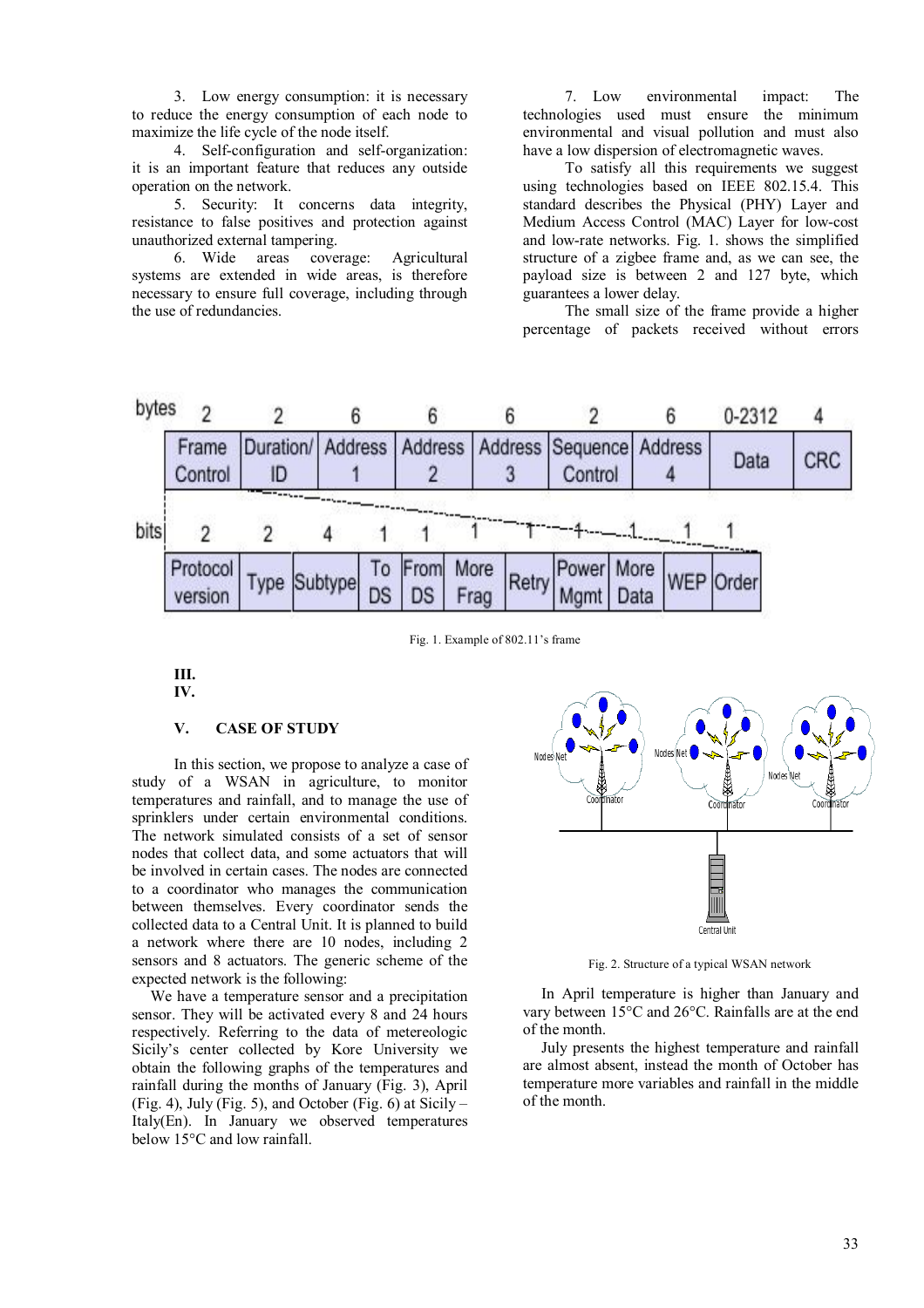





Fig. 4. April temperature and rainfall graph



Fig. 5. July temperature and rainfall graph



Fig. 6. October temperature and rainfall graph



Fig. 7. Power consumption of a single actuator

### **VI. SCENARIO EVALUATION**

Considering the temperature and rainfall graph and considering that both the sensors and actuator have a consumption of  $3\mu$ W in standby and  $81\text{mW}$  in transmission, we obtain the daily consumption of 7,55W for temperature sensor and 2,69W for rainfall sensor respectively. The actuators are will be activated in two cases. When the measured temperature is less than 15° C, the actuators are activated whenever the rains are not detected.

However, when the temperature is above 15°C actuators will be activated when the sensors detect less than 7 mm of rain. When there is no need to activate the actuators, the daily energy consumption is 0.2592W, instead, when the actuators are activated the daily consumption is 5.119W.Then we get the graph in Fig. 7 of energy consumption, we will have the maximum consumption on January, and the minimum on July. We note that this consumption fully meets the requirements described above and therefore this technology can be applied for this scope.